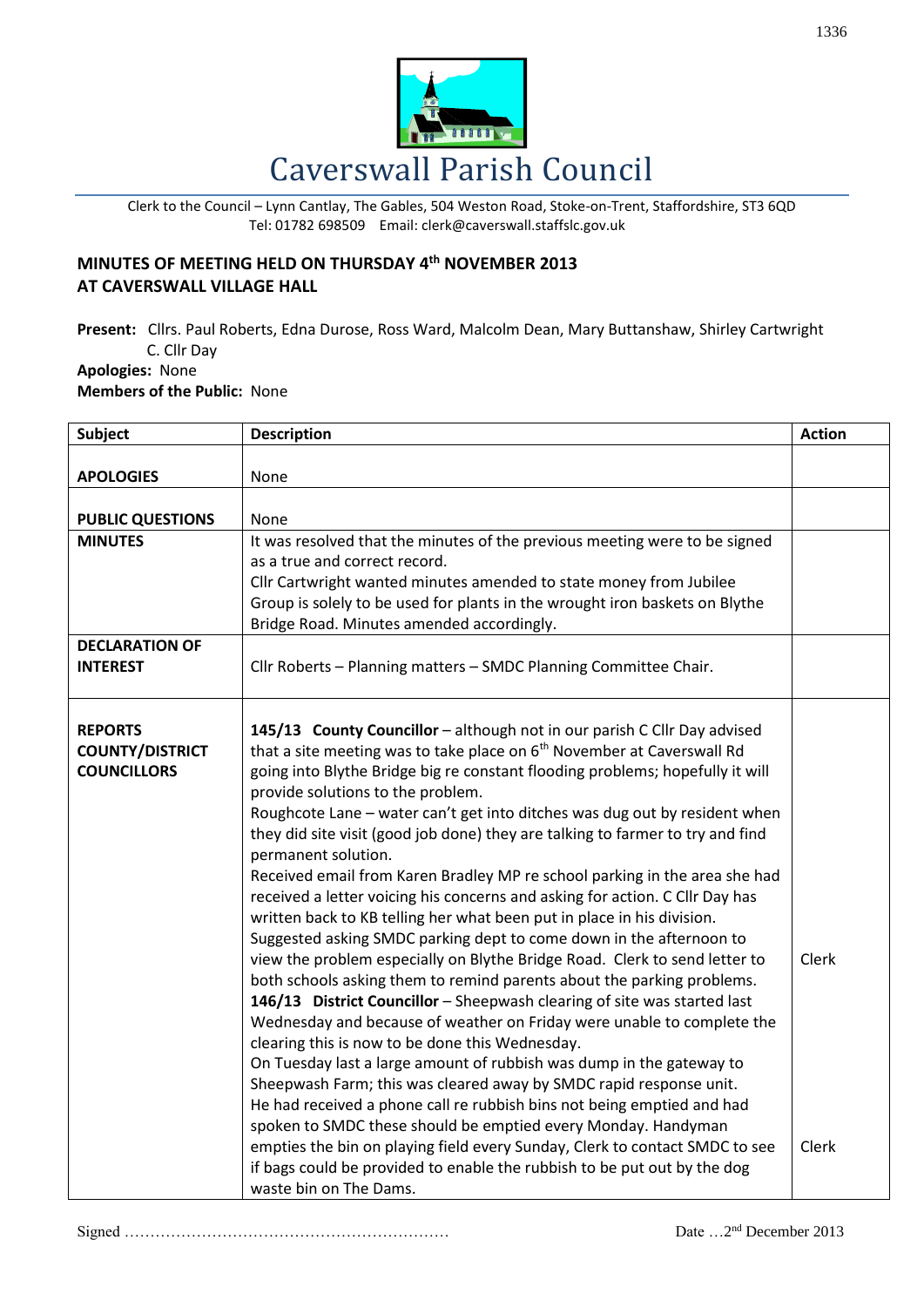|                        |                                                                                                     | 1337          |
|------------------------|-----------------------------------------------------------------------------------------------------|---------------|
| <b>Subject</b>         | <b>Description</b>                                                                                  | <b>Action</b> |
| HANDYMAN/              | 147/13                                                                                              |               |
| <b>LENGTHSMAN</b>      | No report.                                                                                          |               |
| <b>REPORT</b>          |                                                                                                     |               |
|                        | <b>HIGHWAYS ISSUES</b>                                                                              |               |
| <b>MATTERS ARISING</b> | 148/13 The Dams - Posts                                                                             |               |
| <b>FROM PREVIOUS</b>   | (134/13, 118/13, 102/13, 083/13, 063/13, 048/13, 034/13, 021/13, 05/13)                             |               |
| <b>MEETINGS</b>        | Clerk has spoken to Nigel at N&J Trees and the job is now in the system to                          |               |
|                        | be done in the near future, Rob Steele is to mark out where the posts are to                        |               |
|                        | be placed.                                                                                          |               |
|                        | 149/13 Visibility fencing on Caverswall Lane (Wagstaffs)                                            |               |
|                        | This has been cleared by Mr and Mrs Wagstaff, Clerk to send letter of                               | Clerk         |
|                        | thanks for their swift action to our letter.                                                        |               |
|                        | 150/13 Car Park Use                                                                                 |               |
|                        | (135/13, 120/13, 103/13, 085/13, 065/13, 050/13, 037/13, 023/13)                                    |               |
|                        | Cllr Roberts still to speak to Norma Massey on this matter.                                         | PR            |
|                        | 151/13 Millennium Gardens                                                                           |               |
|                        | (139/13. 123/14, 104/13, 089/13, 075/13)                                                            |               |
|                        | Clerk sent letter of thanks to go to regular workers/helpers as requested at                        |               |
|                        | last meeting.                                                                                       |               |
|                        | 152/13 St Peters School - Extra Land                                                                |               |
|                        | (137/13, 125/13, 107/13, 096/13)                                                                    |               |
|                        | Cllr Ward to speak to Head and School Governors at forthcoming meeting to                           | <b>RW</b>     |
|                        | find out the situation and report back at next meeting.                                             |               |
|                        | 153/13 Playing Fields                                                                               |               |
|                        | (138/13, 126/13, 084/13, 064/13, 049/13, 036/13, 025/13, 010/13, 093/12)                            |               |
|                        | See separate sheet - Confidential Addendum (Councillors Only)                                       |               |
|                        | 154/13 Caverswall Junior FC                                                                         |               |
|                        | (139/13, 122/13, 097/13)<br>Email received requesting use of playing field for this season 2013/14. |               |
|                        | Agreed this is OK, send an agreement to sign as per last season.                                    | Clerk         |
|                        | 155/13 Footpaths                                                                                    |               |
|                        | Clerk had reported broken stile on Caverswall Common to SCC, they are                               |               |
|                        | ending Ranger to investigate.                                                                       |               |
|                        | 156/13                                                                                              |               |
| <b>CORRESPONDENCE</b>  | <b>TSB</b><br><b>Bank Statement</b>                                                                 |               |
|                        |                                                                                                     |               |
|                        | Info on SPCA and copy of the "SPCA Gazette"<br><b>SPCA</b>                                          |               |
|                        |                                                                                                     |               |
|                        | <b>SMDC</b><br>Outside, active & healthy leaflet Autumn/Winter 2013                                 |               |
|                        |                                                                                                     |               |
|                        | Caverswall Junior FC<br>Request to use playing field for season 2013/14                             |               |
|                        |                                                                                                     |               |
|                        | <b>Woolliscroft Solicitors</b><br>Re Playing field                                                  |               |
|                        |                                                                                                     |               |
|                        | 157/13                                                                                              |               |
| <b>FINANCE</b>         | Payments:                                                                                           |               |
|                        | The following accounts were approved for payment:-                                                  |               |
|                        | Mrs L Cantlay - Clerk Salary and Expenses - Nov<br>£202.61                                          |               |
|                        | Town & Country Services – Cutting verges( $x1$ ) and field ( $x1$ )<br>£330.00                      |               |
|                        | and cutting hedge along The Dams                                                                    |               |
|                        | Grant Thornton - External Audit Fee 2012/13<br>£120.00                                              |               |
|                        | E-on Sustainable Energy - Maintenance & Energy 2013/14<br>£151.78<br>£ 97.28                        |               |
|                        | Ross Nicholls - Handyman work - Sept & Oct<br>Richard Durose - Paint for Phone Box                  |               |
|                        | £ 16.99                                                                                             |               |

Signed ……………………………………………………… Date …2